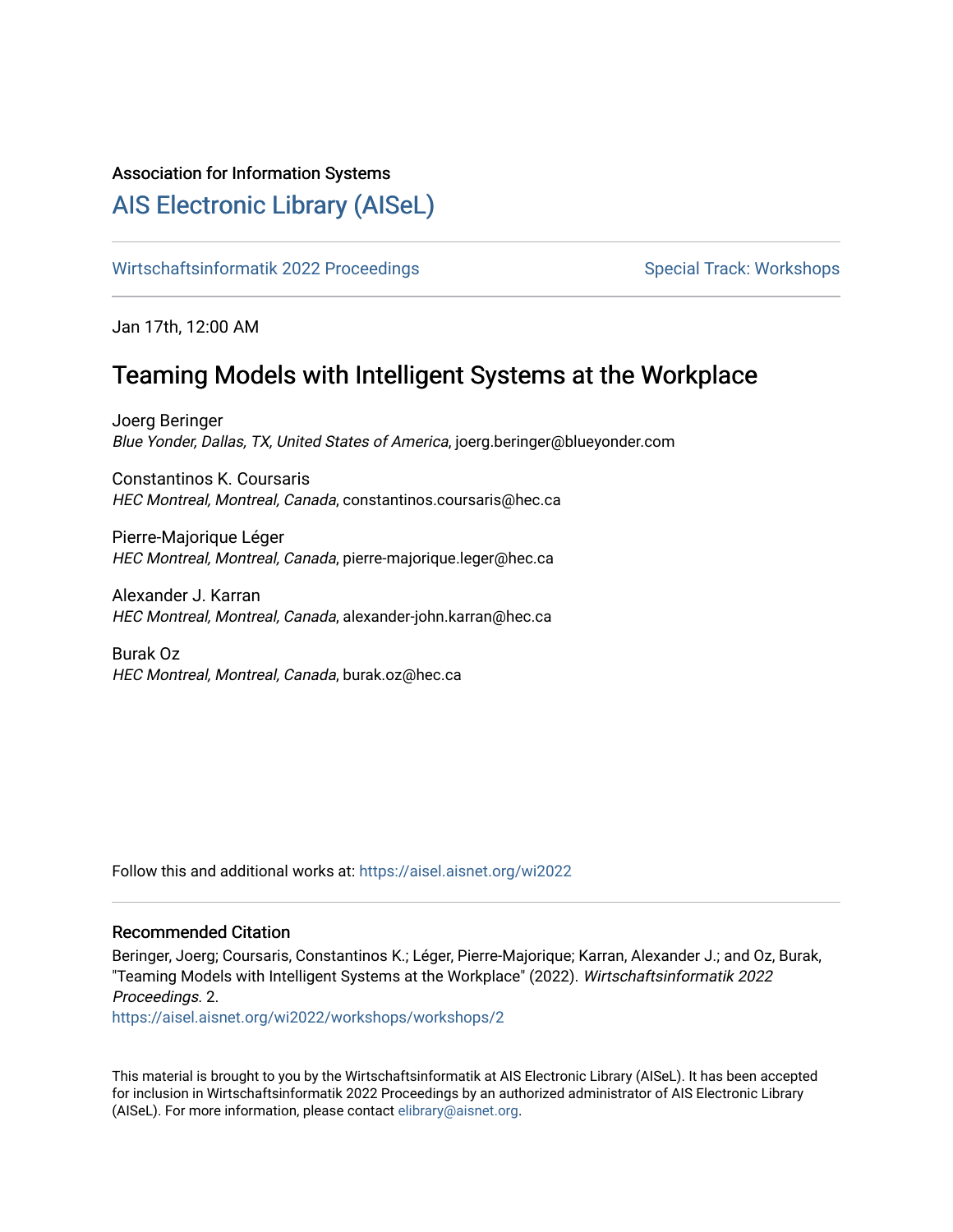# **Teaming Models with Intelligent Systems in the Workplace**

Joerg Beringer<sup>1</sup> (presenter), Constantinos K. Coursaris<sup>2</sup>, Alexander J. Karran<sup>2</sup>, Burak Oz<sup>2</sup>, Pierre-Majorique Léger<sup>2</sup>

<sup>1</sup> Blue Yonder, Scottsdale, AZ joerg.beringer@blueyonder.com <sup>2</sup> HEC Montreal, Montreal, Canada {constantinos.coursaris, alexander-john.karran, burak.oz, pierre-majorique.leger}@hec.ca

**Abstract.** To study how organizational users team up with intelligent systems to make business decisions, we interviewed different users of supply chain planning tools on how they incorporate the intelligent system into their daily planning process. In an autonomous mode, an intelligent agent will perform all planning steps without any intervention by a user. In a distributed mode, both the user and the intelligent agent either handle or contribute in a subset of the steps. Using an extended version of the Endsley's Situational Awareness Model as a theoretical framework, we modeled planning activities as a sequence of cognitive task types: *detect, comprehend, predict, decide, and execute.* We observed different teaming models depending on which cognitive task type a user delegated to the intelligent agent.

**Keywords:** situational awareness, intelligent systems, autonomous business process, distributed cognition

#### **1 Introduction**

To study how organizational users team up with Intelligent Systems (ISs) to make business decisions, we interviewed transport planners, shifts schedulers, promotions planners, and demand planners on how they incorporate the intelligent system into their supply chain management (SCM) daily planning process. The interviews aimed to understand the entire user journey from learning, using, and optimizing the intelligent system and identify the driving forces influencing trust and acceptance of using the intelligent agent during the planning process.

Our research approach was multi-grounded in the sense that we used established theoretical frameworks as heuristics for the workplace interviews and interpretation. Our focus was on how human users and IS agents accomplish the shared goal of business planning and what factors influence the users' confidence in autonomous ISs.

<sup>17</sup>th International Conference on Wirtschaftsinformatik, February 2022, Nürnberg, Germany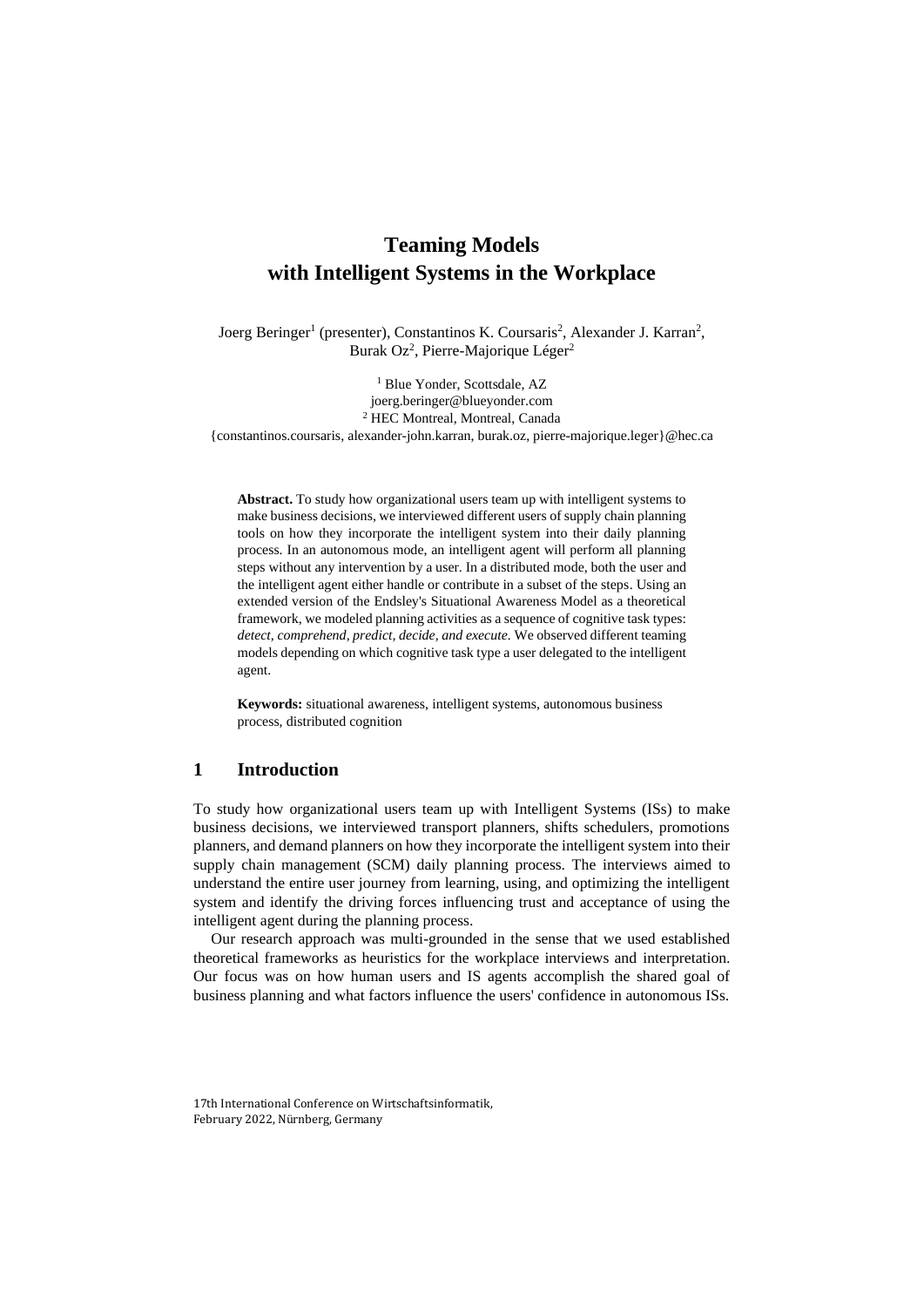### **2 Theoretical Framework**

Planning entails multi-step tasks that follow a *sense*-*respond*-*act* schema, in which a planner first must understand the current or future reality (*sense*), then make planning decisions (*respond*), and ultimately enact the action plan (*act*).

To guide our research, we used a distributed cognition framework to explain the teaming between human (user) and intelligent agent (system). To model the planning process as a sequence of cognitive task types, we combined the three levels of Endsley's Situational Awareness model [1] with a decision-making step followed by the actual enactment step (execute) [2, 3].

#### **2.1 Situational Awareness**

Situational Awareness (SA) is an established concept originated from aviation research to describe cognitive demands of pilots when flying jets and their cooperation with intelligent autonomous systems in the cockpit. With the emerging trend of self-driving cars and broader human-centered Artificial Intelligence (HCAI) considerations, the SA concept is more relevant than ever. In our work, the premise is that the SA levels apply to human planning and business decision making similar to cockpit-based decisionmaking. We will explain each of the three levels via the example of self-driving cars:

**Detect (Perceive).** A driver must visually process the physical environment to understand the position of the car relative to the street, other cars, and objects. This is primarily an unconscious ongoing sensory process that may become compromised if environmental factors such as poor visibility or auditory distractions (e.g., noise) impede the driver from processing external signals. Self-driving systems use many sensors to sense the environment, some augmenting and enhancing human perception, e.g., an infra-red camera that can help the driver detect warm objects at night.

**Comprehend.** The above-mentioned perceived signals must then be translated into higher-level features and meaningful concepts such as streets, cars, and pedestrians; and dimensions and the relationships between them, such as speed and distance. For example, if a warm surface is detected at night, the intelligent system might map this data to the concept of a pedestrian being near the street.

**Project.** At the third level of situational awareness, the driver can project the future state along with any potential risks or factors affecting their ability to achieve or not the desired outcome. For example, a warm object detected by the infra-red camera classified as a pedestrian might be compared with the projected movements on the road and make the driver use the brakes.

#### **2.2 Decision Making**

According to the Decision Ladder model by Rasmussen [2], decisions are made on different levels of cognitive complexity. For example, to keep a car in the lane, an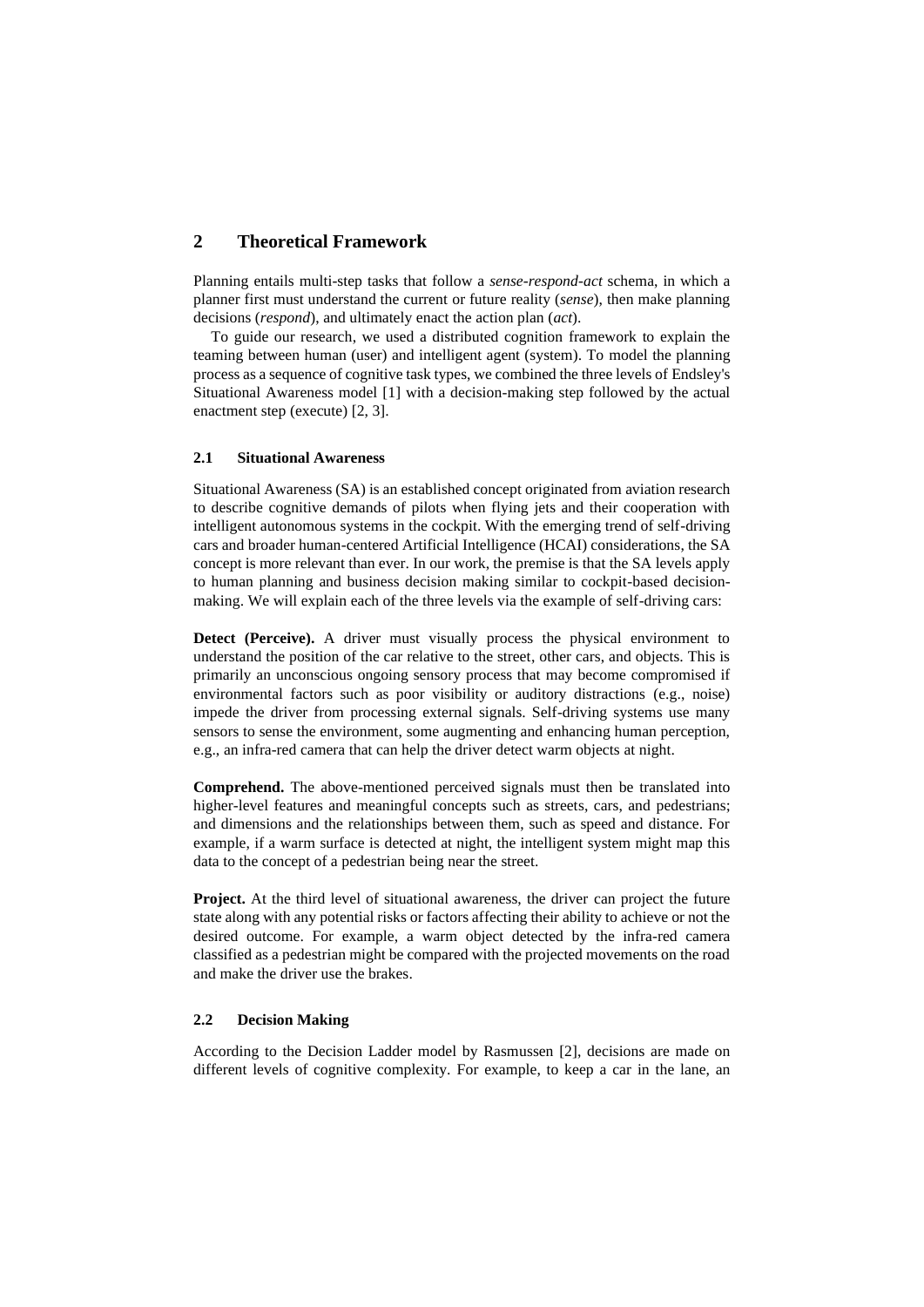autonomous control loop must only establish low-level features defining the lane boundaries and make adjustments via the car's steering system. On the contrary, to make decisions on how to react to the pedestrian approaching the street, a high-impact decision must be made based on the projection of the future state of all relevant objects.

Similarly, in business there are also decisions of different complexity demanding different information qualities from an SA system. Decisions may be simple rule-based decisions based on heuristics informed by current reality. Such a reality can be a simple fact detected by an SA system, or a complex relationship inferred by the comprehension of many data points and relationships. Many planning decisions are complex knowledge-based decisions that need to be made considering a longer time horizon which requires the capability to project future reality as part of establishing situational awareness.

Those examples demonstrate that decision making is highly influenced by the capabilities of the situational awareness stage. The 'heuristics and biases' research stream of Tversky and Kahneman [4] has shown that people are prone to several cognitive biases that lead to suboptimal decisions [5]. Most of these biases occur due to a combination of limited information, time, and cognitive resources [6].

In addition, there are human limitations with respect to the decision-making task itself including the ability to predict. The body of research on behavioral economics provides an overview of the differences between human decision-making that is irrational and biased, and system decision-making that follows a set of rational, predetermined, and economically-optimized rules.

Considering these significant differences between human and system decision making, our research project aims to understand and describe how these differences influence the teaming model(s) between human planners and intelligent system agents.

#### **2.3 Execution**

Execution is about enactment of a plan or a decision being made. In our self-driving car example, the car may perform an automatic emergency break based on the autonomous decision that there is a risk of collision between the car and the pedestrian. In another case, the driver might have decided to park at a specific location, and manually triggers the parking assistant to maneuver the car into the available parking slot.

When a business decision is made either by an IS or by a human, the (human) planner can still choose to delegate execution to the IS or manually implement the plan by selecting, allocating, and scheduling resources. This enactment may include many micro-decisions for which a planner has to be comfortable to delegate to an intelligent system.

### **3 Findings**

Overall, our interviews confirmed that the concept of Situational Awareness also applies to business planning with the difference that projection of future state may become its core task due to the complexity of long-term horizon forecasts. Concerning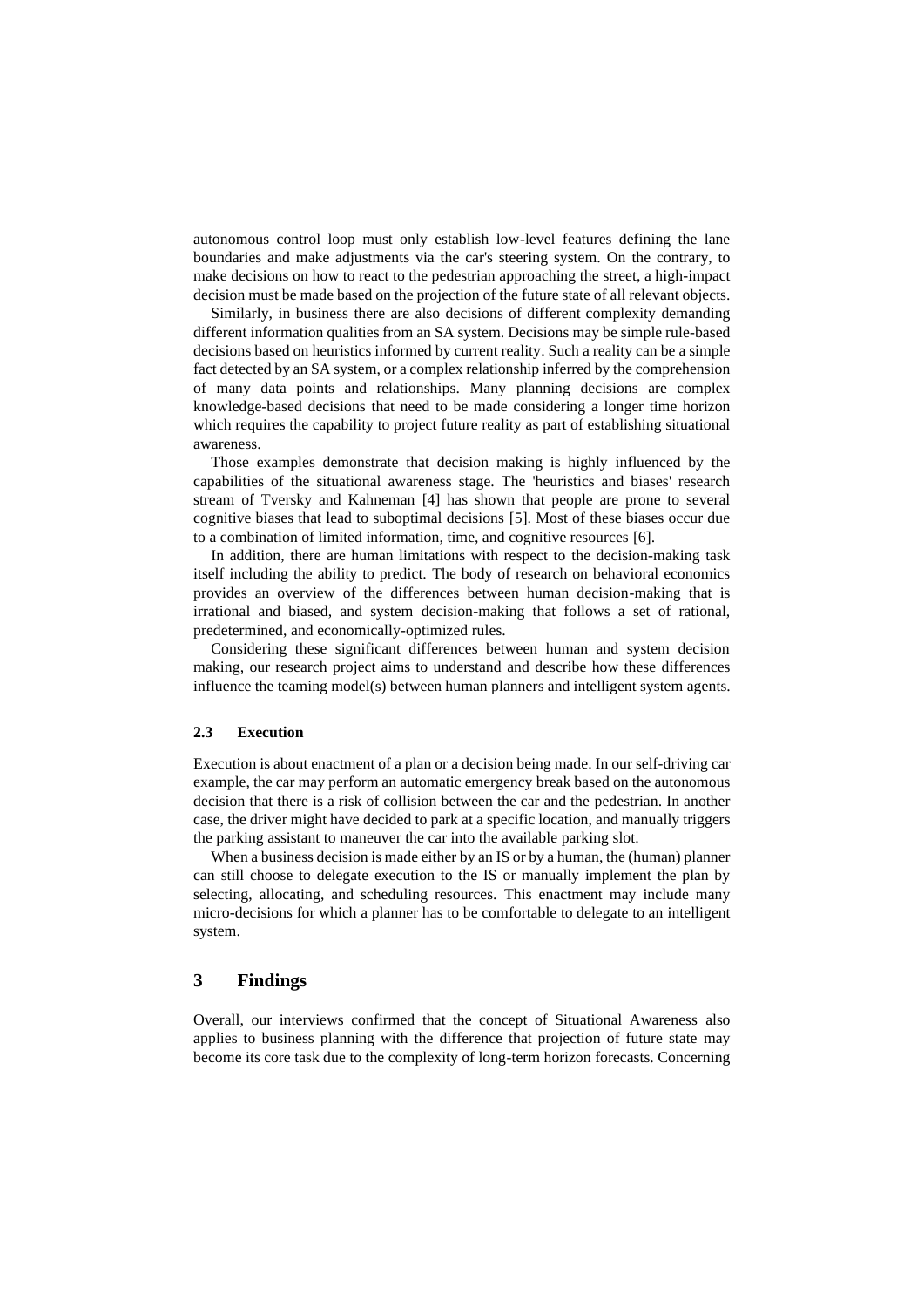the question of how users accept and team up with Intelligent Systems, it became apparent that users are making conscious meta decisions to delegate a cognitive subtask to the intelligent agent. In some cases, these meta decisions resulted in end-to-end autonomous business planning and execution. In other cases, they resulted in a hybrid model with mixed ownership of sub-tasks with human intervention along the decisionmaking and enactment process. The various teaming models that emerged from our multiple stakeholder user group interviews are presented in Table 1 below.

#### **3.1 Teaming Models**

We observed the following teaming models:

| Model             | <b>Description of Use Case</b>                                      |
|-------------------|---------------------------------------------------------------------|
| <b>Autonomous</b> | For short $(\sim 2$ week) demand planning and replenishment of      |
|                   | retail stores, planners fully relied on and trusted the intelligent |
|                   | system to come up with an accurate demand forecast and              |
|                   | corresponding replenishment orders.                                 |
| Complementing     | For generating weekly shift schedules for hourly workers,           |
|                   | schedulers accepted the system-generated schedule as a              |
|                   | foundation, but put time and effort into fine tuning the            |
|                   | schedule to reflect all preferences and quality criteria they had   |
|                   | in mind                                                             |
| Framing           | The output of the intelligent system was used as a baseline or      |
|                   | generating best/worst-case scenarios as decision options/This       |
|                   | output was adjusted or overruled by the planner based on their      |
|                   | knowledge about additional influencing factors, their job           |
|                   | experience, and beliefs.                                            |
| Recommending      | Product prices were recommended but the planner could               |
|                   | accept/reject/modify price of this suggestion per intervention      |

Three of the identified teaming models, namely complementing, framing, and recommending, are hybrid in that at least one of the five cognitive tasks is done manually by users. For the tasks delegated to the IS, users must see the value and be satisfied with their performance. Users often evaluate the benefits of ISs based on different measures for each cognitive task. These evaluations act as influencing factors of user acceptance of ISs.

These observations suggest that when designing intelligent systems that should be embedded into the practice of planners, the IS competes with the human planner on each cognitive sub-task. The acceptance will be influenced by how complete the situational awareness of the system is, how well aligned the decision-making is between human and IS, and how beneficial the delegation of execution is in terms of efficiency and effectiveness or outcome.

As illustrated in Figure 1, the teaming model for situational awareness, decisionmaking and execution may not necessarily be the same across the sub-tasks resulting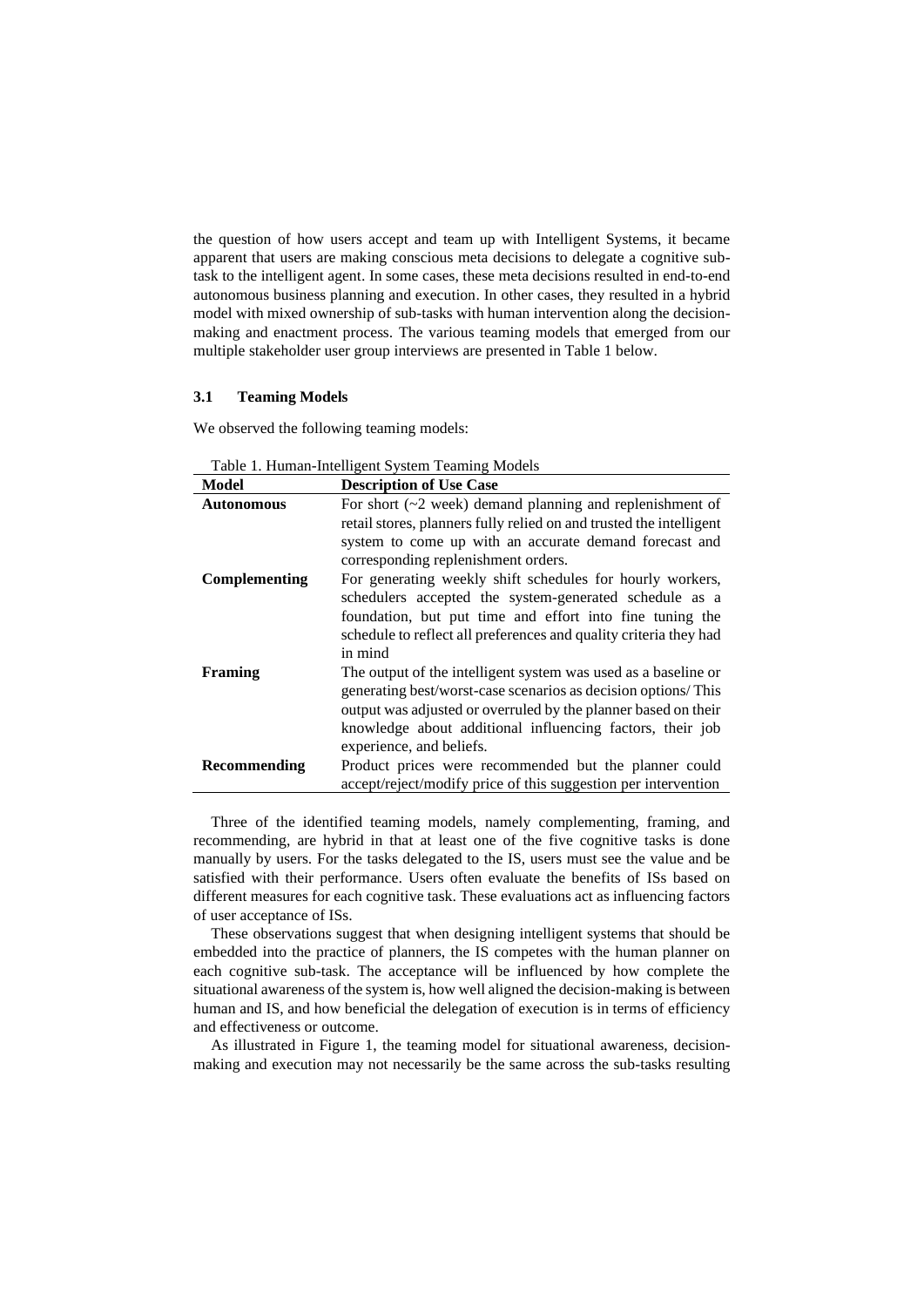in hybrid models when looking at the end-to-end planning process. The resulting usage patterns may change over time or at a per case basis if the user believes that the systems' situational awareness is incomplete, or the decision-making criteria or implementation of the execution plan are not fully aligned with the user's preferences.



Figure 1. An illustration of the variation of human-system teaming models by cognitive tasks

## **4 Summary**

Based on this improved understanding of usage patterns and underlying dynamics of shaping teaming models between human and IS over time, we propose an extension to the situational awareness model [1] by modeling the meta decisions that users make to determine how to interact (or team up) with the IS in each of the decision-making phases [7]. This extended theoretical framework allows us to identify factors that influence user engagement with intelligent systems on a more granular level. Moreover, it suggests that the design of future intelligent agents must ensure that user(s) develop adequate mental model(s) of the intelligent agent(s) and that users are empowered to interact with the agent(s) on a meta-level. Fostering this meta interaction will contribute to optimizing the teaming model between the user and the intelligent system.

## **5 Acknowledgments**

This research has been funded by NSERC and Prompt (Grant number IRCPJ/514835- 16), and Blue Yonder, Inc., Scottsdale, AZ.